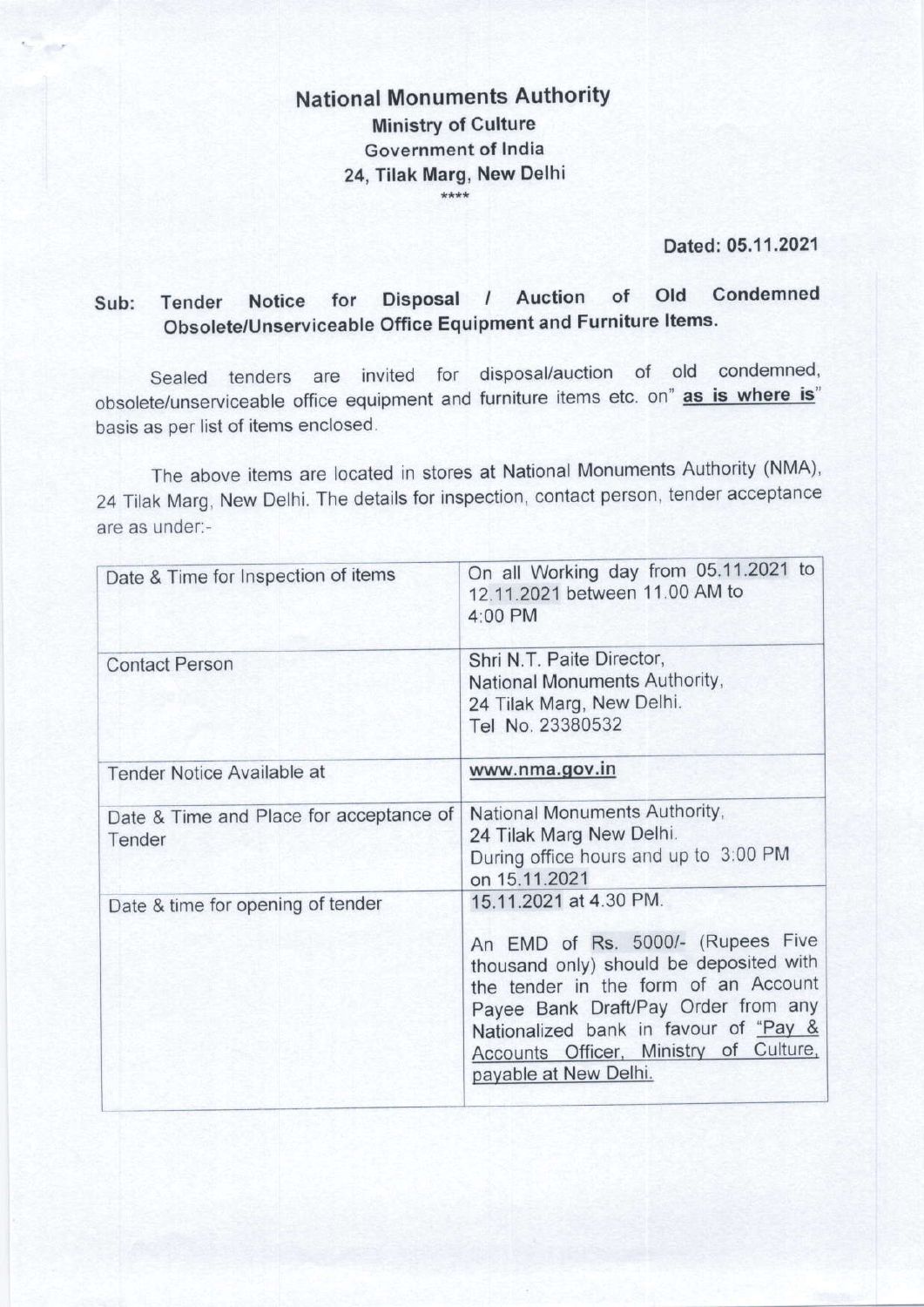### General Terms & Conditions:

#### Bidders may inspect the items on the stipulated date & time:

- 1. The items shall be sold to the highest bidder. The bids are invited for the lot i.e., all the items contained in the list of old condemned, obsolete/unserviceable ofiice equipment and fumiture items as a whole and no bid would be accepted for any part of the same. The applicable amount of GST will also have to be deposited on total sale value by the bidder/ tenderer.
- 2. The handling/ disposal of lT related equipment's such as printers, fax machines, photocopiers, etc. as per the latest guideline/ instructions of Ministry ot Environments & Forests and its related agency shall be the sole responsibility of the bidder (s). The bidder(s) participating in auction of e-waste materials shall be registered with the Govt. agency as per the E-Waste Management & Handling Rules, 2011 published by the Ministry of Environment & Forests, Govt. of India vide their notification dated 12.05.2011.
- 3. The Earnest Money Deposit (EMD) of Successful bidder shall be adjusted from the total payments.
- 4. The successful bidder has to make full balance payment, after due adjustment of EMD, In the form of Demand Draft in favour of "Pay & Accounts Officer, Ministry of Culture, National Monuments Authority at 24 Tilak Marg New Delhi, within 3 (three) days after confirmation, failing which the offer will be cancelled and the EMD shall stand forfeited. The EMD of unsuccessful bidder shall be returned within one month after the auction date, without any interest.
- 5. No items once disposed to the successful bidder shall be taken back by NMA on any condition whatsoever.
- 6 The successful bidder will be required to lift all the items from the disposal site within <sup>3</sup> (three) days after the payments of the balance amount. On failure to do so, NMA shall have the right to forfeit the entire amount of the bidder and dispose the items to alternate bidder. The successful bidder will also be required to make their own arrangement of transport, labour etc. for lifting the disposed items.
- 7. Quotation letter in sealed envelope marked "Tender Disposal /Auction of Old Condemned, Obsolete/Unserviceable Office Equipment and Furniture ltems" should be addressed to Shri N.T. Paite, Director, National Monuments Authority 24 Tilak Marg, New Delhi-110001.
- B. The quotation must be dropped in the National l\,4onuments Authority on above address on or before the due date and time otherwise it is liable to be rejected. Tenders received after the due date and time due to any reason whatsoever shall not be considered.
- 9. The financial bid should be given in both in figures and words. Any overwriting or erasing in the figures shall not be considered for acceptance of the rates offered by the tenderer.
- 10. NMA reserves the right to accept or reject any/ all quotations without assigning any reasons whatsoever.
- 11. Each page of tender document should be signed by the bidder(s).
- 12 lncomplete and unsigned quotation is liable to be rejected. The bid is to be submitted for the entire lot as mentioned above in this seclion.
- 13. Bidder must enclose copy of address proof (Vote l- Card/ Aadhar Card/Driving License etc ) and PAN Card along with his bid
- 14. The earnest money deposit (EMD) of Rs. 5,000/-(Rupees Five thousand only) must accompany the quotation, without which the bid shall be summarily rejected

(N Paite) Director, NMA 011-23380532